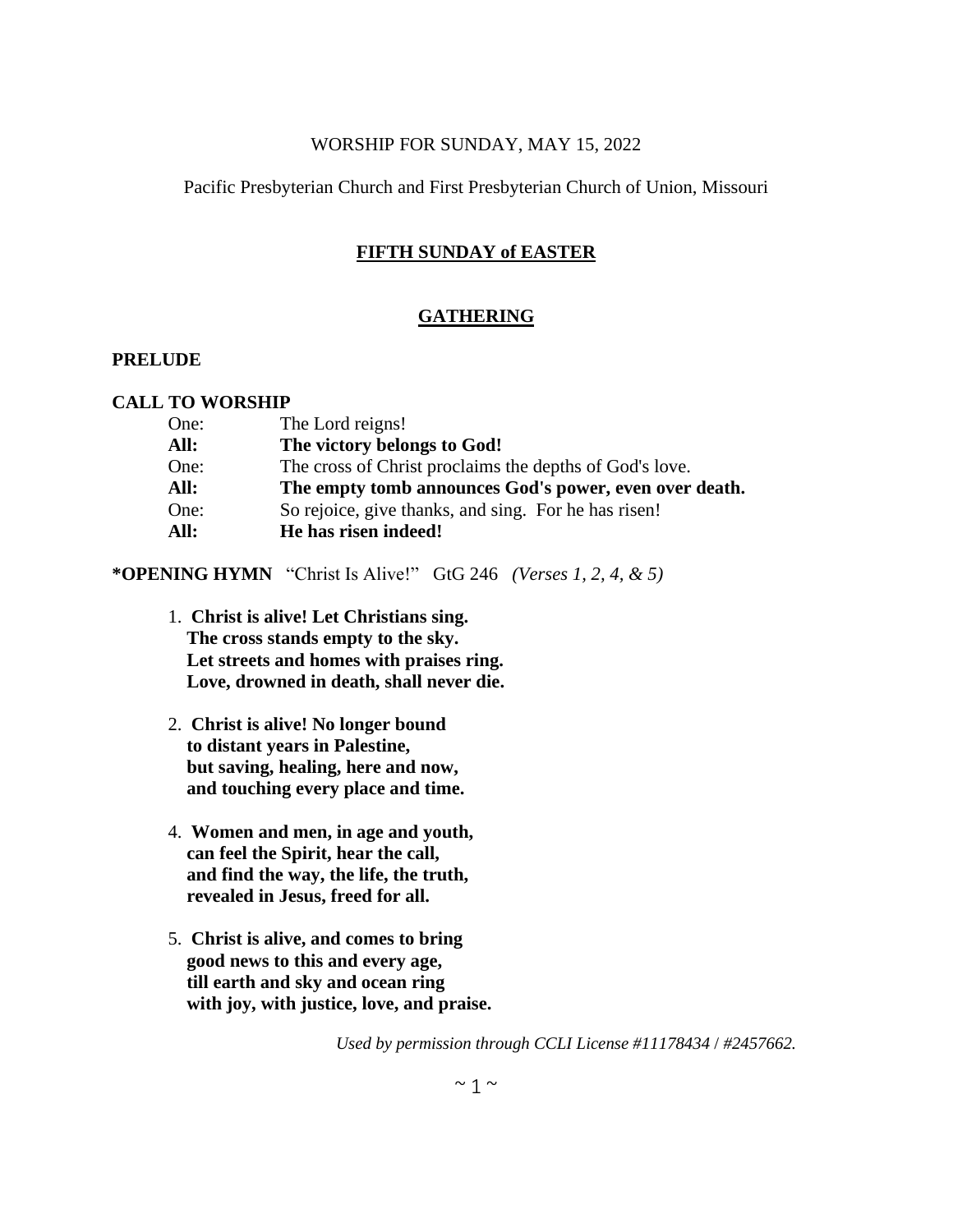#### **\*UNISON PRAYER OF CONFESSION**

**Even as we sing of your victory, O God, our lives bear poor witness. Our relationships are fractured. Our lives are fragmented. Our goals are short-sighted. Our commitments are self-serving. Have mercy upon us, Lord, have mercy upon us. By your grace, reclaim us. In your faithfulness, renew us. Through the work of your Spirit, restore us to faith and hope. For the sake of your Son, lead us in the way of love and life. For it is in his name that we pray. Amen.**

### **\*SILENT CONFESSION**

### **\*ASSURANCE OF PARDON** *(based on II Corinthians 5)*

One: God is among us making all things new.

**All: We are a part of God's transformed creation.**

One: Know God's forgiveness. Rise with Christ to a life made new. Amen.

**All: In gratitude and thanksgiving, we claim this grace and commit to new life in Christ.**

### **\*THE PEACE**

One: The peace of Christ be with you.

**All: And also with you.**

*(From your seat, a brief sign of peace may be shared: a wave of the hand, a nod of the head, etc.)*

### **THE WORD**

### **SCRIPTURE READING** Acts 9:36-42

ACTS 9:36-42 (Common English Bible)

*<sup>36</sup> In Joppa there was a disciple named Tabitha (in Greek her name is Dorcas). Her life overflowed with good works and compassionate acts on behalf of those in need. <sup>37</sup> About that time, though, she became so ill that she died. After they washed her body, they laid her in an upstairs room. <sup>38</sup> Since Lydda was near Joppa, when the disciples heard that Peter was there, they sent two people to Peter. They urged, "Please come right away!" <sup>39</sup> Peter went with them. Upon his arrival, he was taken to the upstairs room. All the widows stood beside him, crying as they showed the tunics and other clothing Dorcas made when she was alive.*

*<sup>40</sup> Peter sent everyone out of the room, then knelt and prayed. He turned to the body and said, "Tabitha, get up!" She opened her eyes, saw Peter, and sat up. <sup>41</sup> He gave her his hand and raised her up. Then he called God's holy people, including the widows, and presented her alive to them. <sup>42</sup> The news spread throughout Joppa, and many put their faith in the Lord.*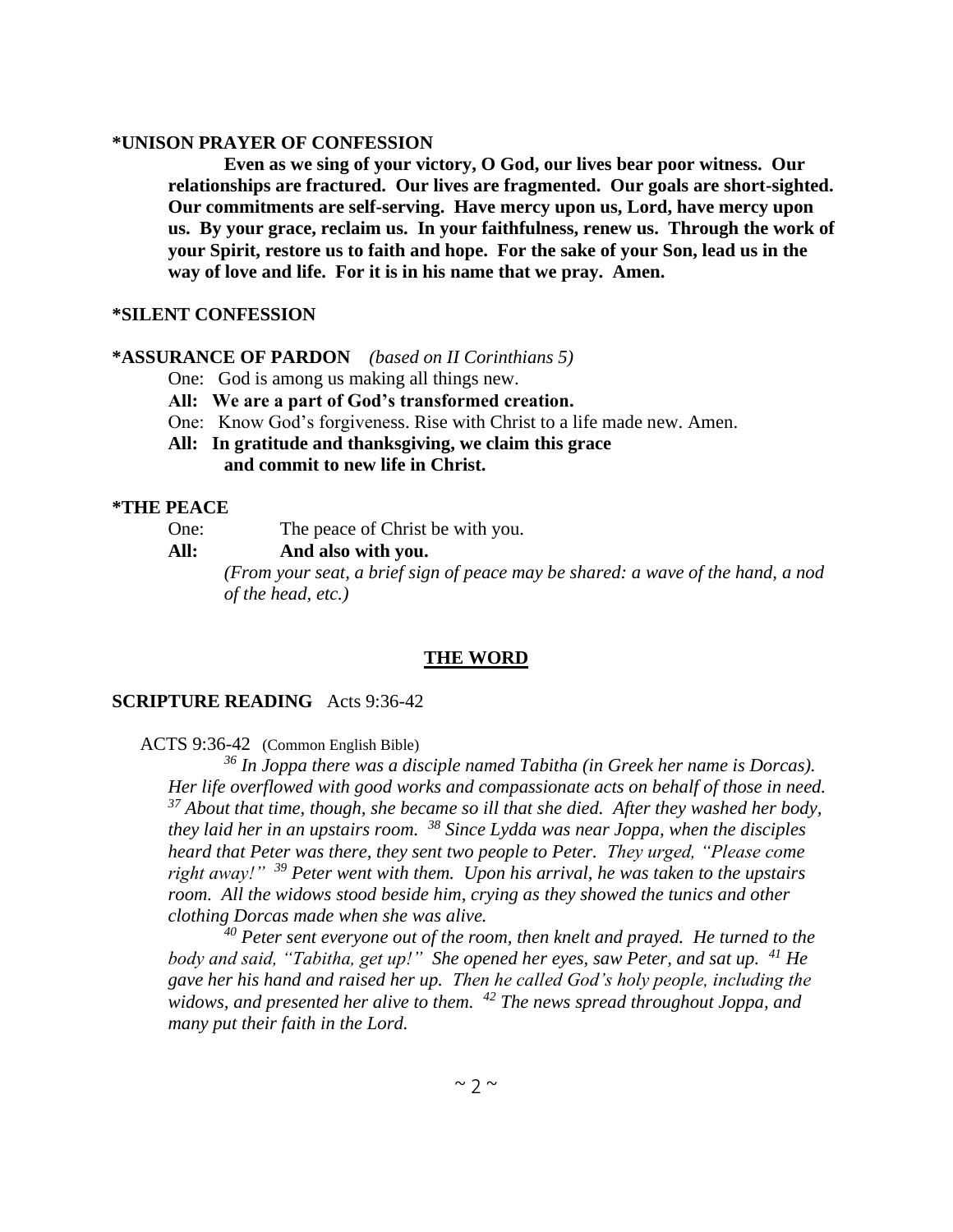### **PRAYER FOR ILLUMINATION**

**SERMON** "Speaking Tabitha's Language" by Pastor Bill Vincent

There's a certain language being spoken in this passage...or maybe actually more than one.

There is the spectacular miracle that Peter did – wow! – raising Tabitha from the dead. Now that's a language that speaks about power and hope and life.

Theodore Ferris refers to

**The miracles...in...the N.T. [as] the signs of the tremendous surplus and overflow of divine energy that had come into the world through Jesus and was being communicated to [people] through channels chosen by him. It was a sign in the language of its own day. The language of our day may differ [from stories of the miraculous], but the sign is the same – new life as the result of resurrection power.** (The Interpreter's Bible, vol.9, p. 131)

We may hear different languages. But the sign is the same: "new life as the result of resurrection power."

There is 'the language of Peter' with the miracle of raising Tabitha from the dead.

And then, there is 'the language of Tabitha' herself, *"with good works and compassionate acts on behalf of those in need."*

And when it comes down to it, in many ways, those two languages are not all that different.

Peter's raising Tabitha from death is, in some ways, only a reminder: an outward – albeit flashier – sign of what Tabitha has been doing all along...giving hope, sharing life, releasing from death-dealing bondage.

This story highlights the work done with widows.

Remember, in that time and culture, a woman not connected with a man was pretty much powerless: she didn't inherit land; no recognition, no status; very vulnerable.

Life is different nowadays – I get that.

Still, it does raise the issue regarding the widows among us.

Are they too often forgotten, considered not important?

Do there remain to this day economic, political, and social factors that marginalize the widowed in our midst, that diminish their capacity for life, that deny them justice and full participation in the human community?

Who speaks Tabitha's language for them?

Who will offer them life?

Who will share hope with them?

How will they keep faith and experience the power of resurrection: new, true, full life?

**As much as she wanted to, Ellie just couldn't concentrate in school, especially at test time. Moving to the upper grades meant more homework and more feelings of inadequacy. Unfortunately, concentrating at home was not easy**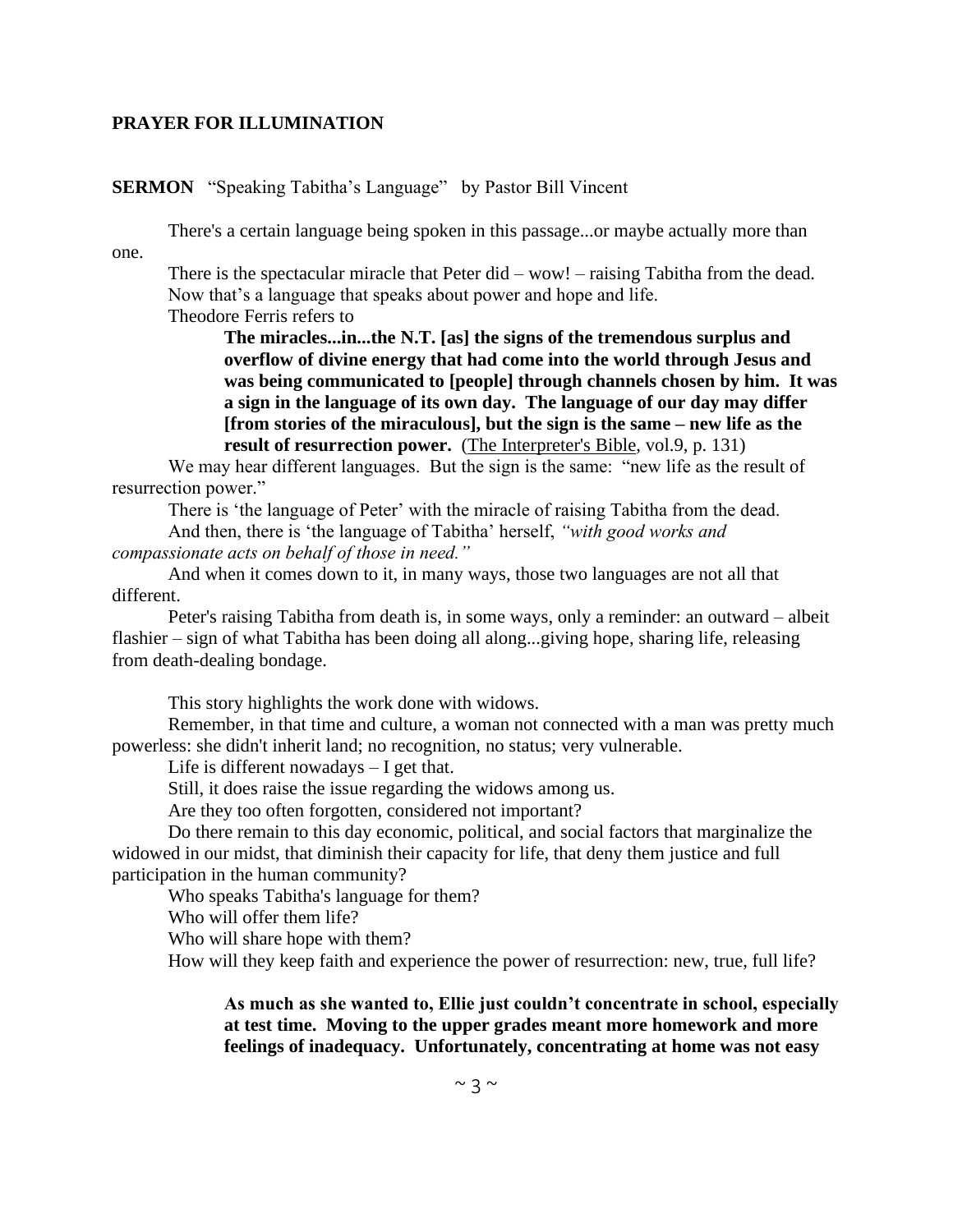**for Ellie or her younger brother Sam. One night, her parents were especially loud. Her mother yelled many times for her father to stop hitting her. As usual, Ellie and Sam were upstairs hiding together. Then Ellie heard the sirens. The police knocked hard on the front door. Her father opened it and yelled, "What do you want?" The next thing Ellie knew, her mother was being rushed away in an ambulance and her father, still yelling, was being pushed into a police car. Ellie and Sam were guided into a waiting patrol car by a police officer.** (Pentecost Offering material, 2004; PCUSA)

How many times does that story happen, and we don't see, and we don't hear, because we don't want to?

How will we offer life?

How will we speak – legitimately, concretely – of hope?

For Sam. For Ellie. For so many others.

Will we continue to offer support for the Foster Closet? As it provides resources to those who are helping those children.

Will we offer support to the Pentecost Offering? Your insert shows some of the ministries this offering supports, including Young Adult Volunteers, Ministries with Youth...and Children at Risk, advocating for the very children we hear of: Sam, Ellie, and so many others that go unnamed.

What will we do that they may experience faith and resurrection – new life – which is what it's all about?

And where do we start? What is the starting point for us to speak Tabitha's language and to offer this sharing, this caring?

Where do we start?

We could do worse than start at a Presbytery meeting. No joke!

I was at our Presbytery meeting yesterday.

We began with worship where our new Presbytery Leader, Ryan Landino, shared a sermon on the Good Samaritan. He spoke about us opening our eyes – opening our lives – to see those beaten and left for dead along the side of the road to Jericho: the road of life. And he spoke about the importance of affirming the full humanity of those who are hurting.

It can be difficult. We don't like our own pain. We certainly don't like the pain of others. But will we see the full humanity of those who are hurting?

And right afterwards we had an educational time with Bruce Reyes-Chow: Presbyterian pastor, author, former moderator of the Presbyterian Church (U.S.A.).

His most recent work is a book entitled "In Defense of Kindness." And in that book he defines kindness in this way:

### **to be kind is to accept that each person is a created and complex being – and to treat them as if you believe this to be true.**

To see the person hurt alongside the road as a true human being. And to respond in kind.

It's hard. I realize that.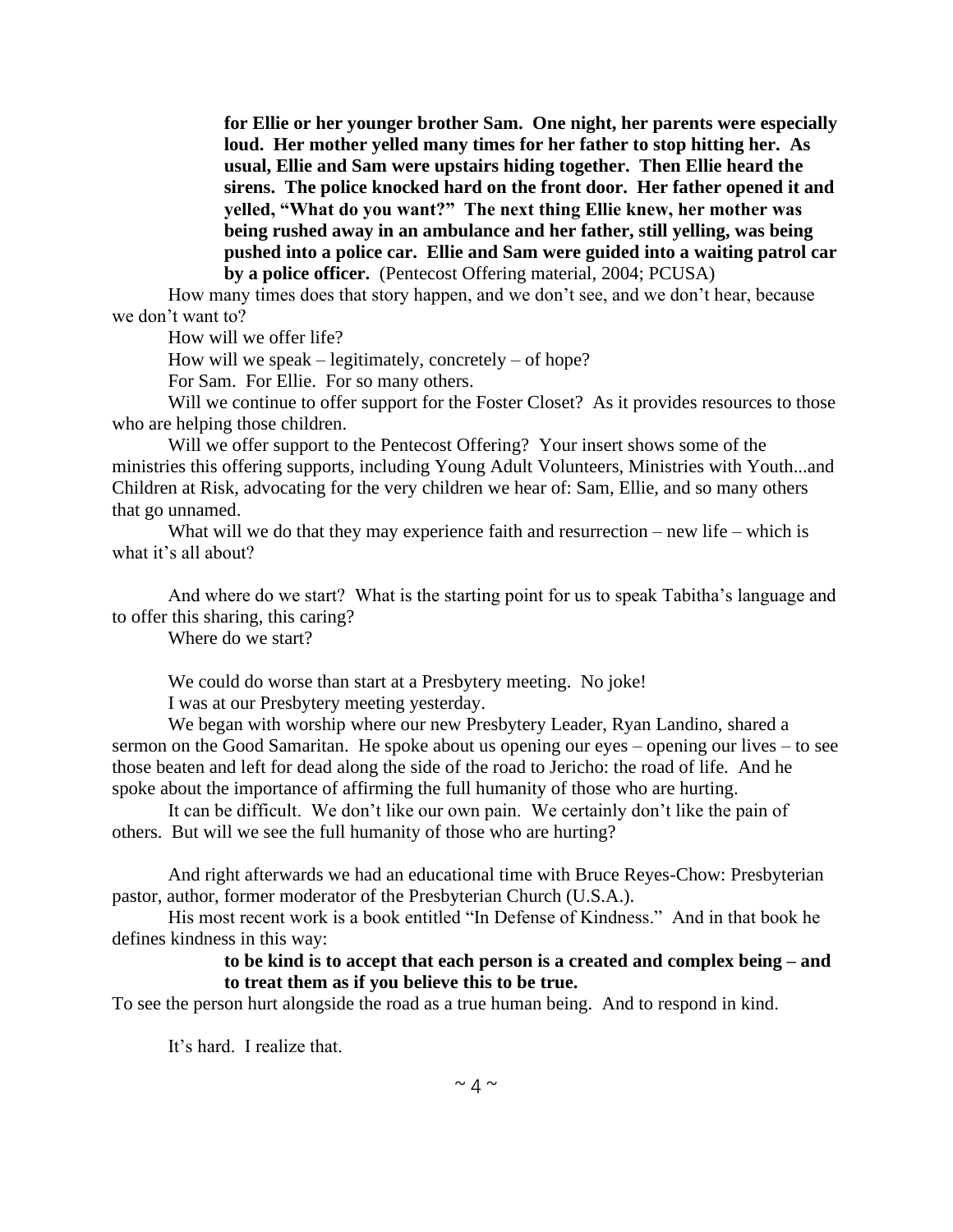In fact, I had to catch myself on the way home from the Presbytery meeting: on one of those two-lane highways we have here in Missouri, stuck behind one of those drivers who had nowhere to go and was just taking their time as they made their way down the highway. Of course, I could not actually see their face. But was I wiling to see them as an actual, true human being, and treat them like that? (I won't tell you how well I did.)

It's hard. I realize that.

But when I look at this story, quite honestly, I don't think I can speak Peter's language. I don't think that's me. I don't think I'm there. I don't think I have what it takes.

But Tabitha's language? I can speak that.

It may be difficult.

It may take a lot of work.

It may take putting my heart and mind into it.

And it may take the support of others, and the help of God's Spirit in my life.

But even so – with that support, with that help – it can seem overwhelming.

We see so much pain, we see so much hurt along the side of the road, and it is so overwhelming.

Yet William Barclay reminds us,

# **We think too much of what we can do** [or can't do!] **and too little of what Christ can do through us.** (Daily Study Bible, p.77)

...if we will but say 'Yes'.

But we think, 'This was Peter, a big shot!'

Remember: this was the same one who had denied he even knew Jesus, not once, not twice, but three times. Peter had no special claim to status or power or ability. A simple fisherman was he.

Tabitha: had no special claim to status or power or ability.

And yet, they answered 'Yes'. And in doing so, spoke a language that rang true with their common Lord.

A language that says, I care.

But even more: I care enough to open my eyes to see things I didn't want to see, to open my ears to hear things I didn't want to hear, to open my mouth to speak things I dared not speak before.

I care enough to see you as a true, full human being.

I care enough to do something about it.

I care enough to be inconvenienced.

I care enough to do without.

I care enough to give up what is precious to me – my afternoon, that Tuesday lunch out to eat, my focus, my hard earned money – I care enough to give up what is precious to me that others might come to know what is most precious: compassion and community, justice and mercy; hope, love, life.

When we make that choice, that is resurrection power.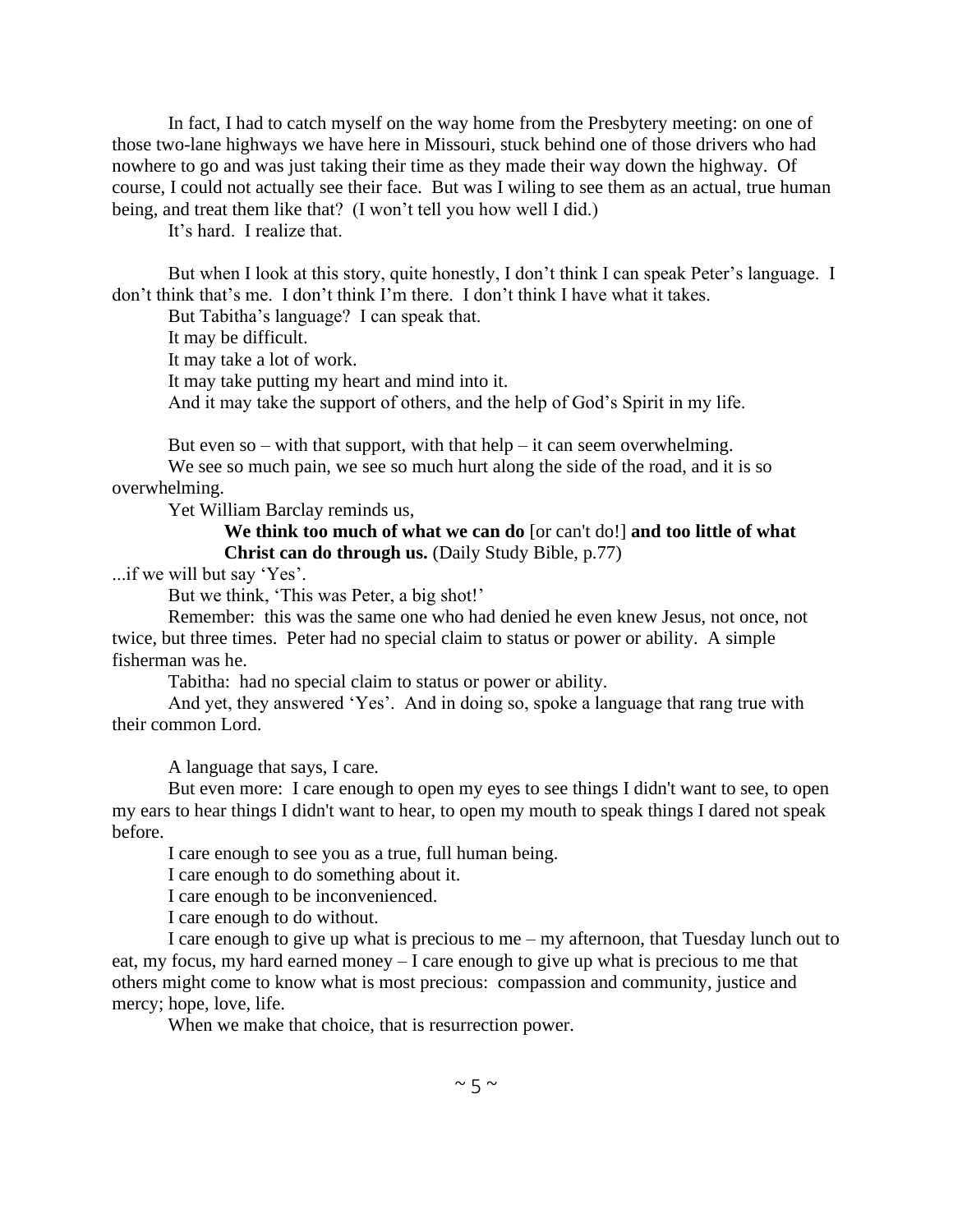And that is the language, not only of Peter and his miracle, but also of Tabitha and her caring.

*"For as often as you did it to the least of these, you did it to me"* (Matthew 25:40), our Lord says.

With his help and our support, will we speak that language? Will we act on it? Will we live it?

**\*HYMN** "The Spirit Sends Us Forth to Serve" StF 2241

- 1. **The Spirit sends us forth to serve; we go in Jesus' name to bring glad tidings to the poor, God's favor to proclaim.**
- 2. **We go to comfort those who mourn and set the burdened free; where hope is dim, to share a dream and help the blind to see.**
- 3. **We go to be the hands of Christ, to scatter joy like seed and, all our days, to cherish life, to do the loving deed.**
- 4. **Then let us go to serve in peace, the gospel to proclaim. God's Spirit has empowered us; we go in Jesus' name.**

*The Spirit Sends Us Forth, Text by Delores Dufner, OSB. Copyright 1993, The Sisters of St. Benedict, St. Joseph, MN, Published by OCP, All rights reserved. Reprinted / Podcast / Streamed with permission under ONE LICENSE #A-739819/#A-739796. All rights reserved.*

### **\*AFFIRMATION OF FAITH**

**In life and in death we belong to God. Through the grace of our Lord Jesus Christ, the love of God, and the communion of the Holy Spirit, we trust in the one triune God, the Holy One of Israel, whom alone we worship and serve.**

 **In a broken and fearful world the Spirit gives us courage**

 **to pray without ceasing,**

 **to witness among all peoples to Christ as Lord and Savior,**

 **to unmask idolatries in Church and culture,**

 **to hear the voices of peoples long silenced,**

 **and to work with others for justice, freedom, and peace.**

 $~\sim$  6  $~\sim$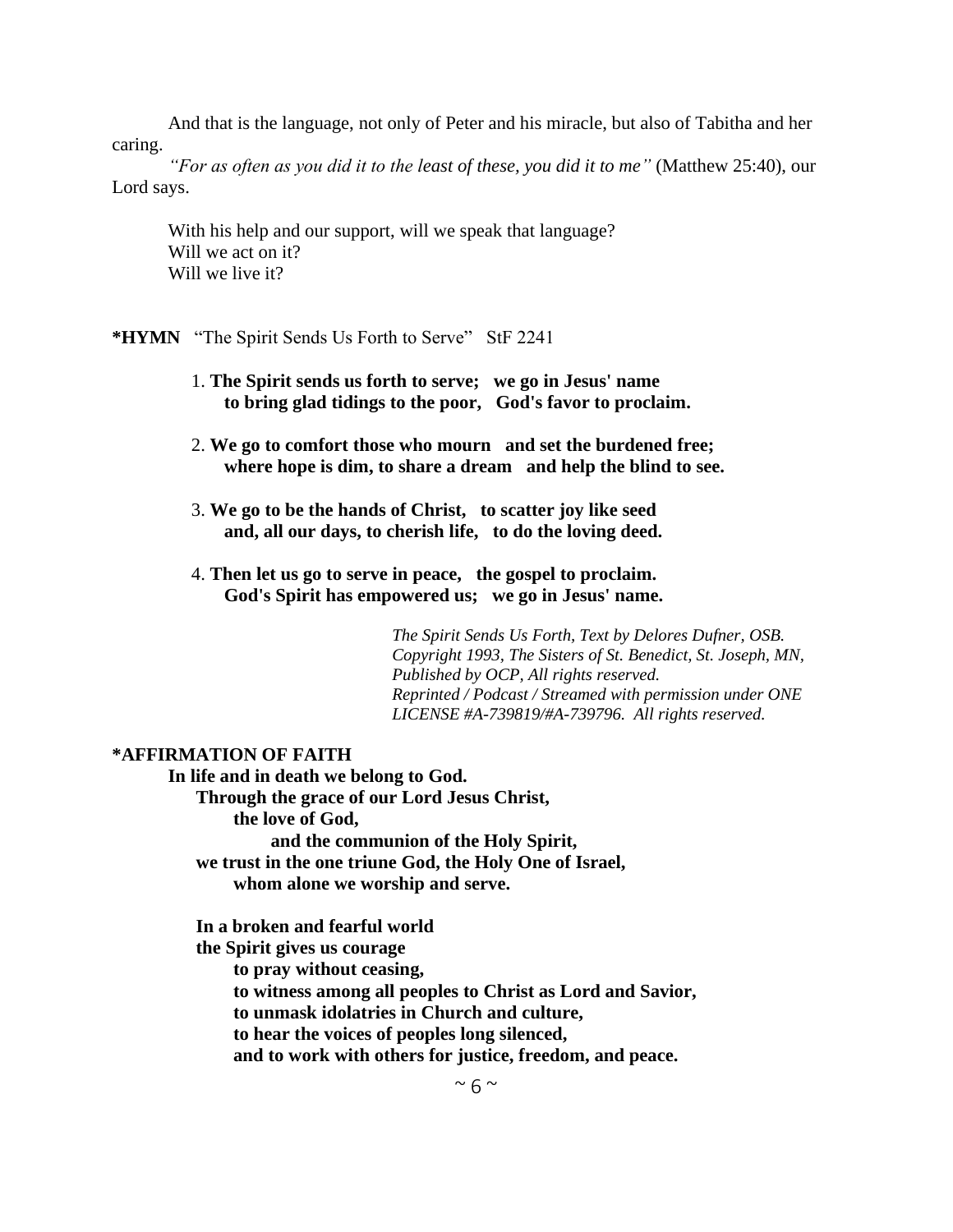# **In gratitude to God, empowered by the Spirit, we strive to serve Christ in our daily tasks and to live holy and joyful lives, even as we watch for God's new heaven and new earth, praying, "Come, Lord Jesus!"**

(from *A Brief Statement of Faith*, Presbyterian Church (U.S.A.) Book of Confessions)

### **PRAYERS OF THE PEOPLE**

| Pastor:        | God of resurrection                           |
|----------------|-----------------------------------------------|
| <b>People:</b> | help us to see your life and share your life. |

### **THE LORD'S PRAYER** *(Traditional)*

**Our Father, who art in heaven, hallowed be thy name, thy kingdom come, thy will be done, on earth as it is in heaven. Give us this day our daily bread; and forgive us our debts, as we forgive our debtors; and lead us not into temptation, but deliver us from evil. For thine is the kingdom, and the power, and the glory, forever. Amen.**

#### **OFFERING**

*Invitation*

*Reflection*

\**Unison Prayer of Dedication*

**We offer ourselves to you, O God, in response to your offering of yourself to us in Jesus Christ. Accept our gifts as we joyfully give thanks for our life in you. Use our offering to further your will for the good of the world sharing the grace of your resurrection power. In Christ's name we pray. Amen.**

#### **SENDING**

**\*CLOSING HYMN** "Today We All Are Called to Be Disciples" GtG 757 *(Verses 1, 3, & 4)*

1. **Today we all are called to be disciples of the Lord, to help to set the captive free, make plowshare out of sword, to feed the hungry, quench their thirst, make love and peace our fast, to serve the poor and homeless first, our ease and comfort last.**

 $\sim$  7  $\sim$